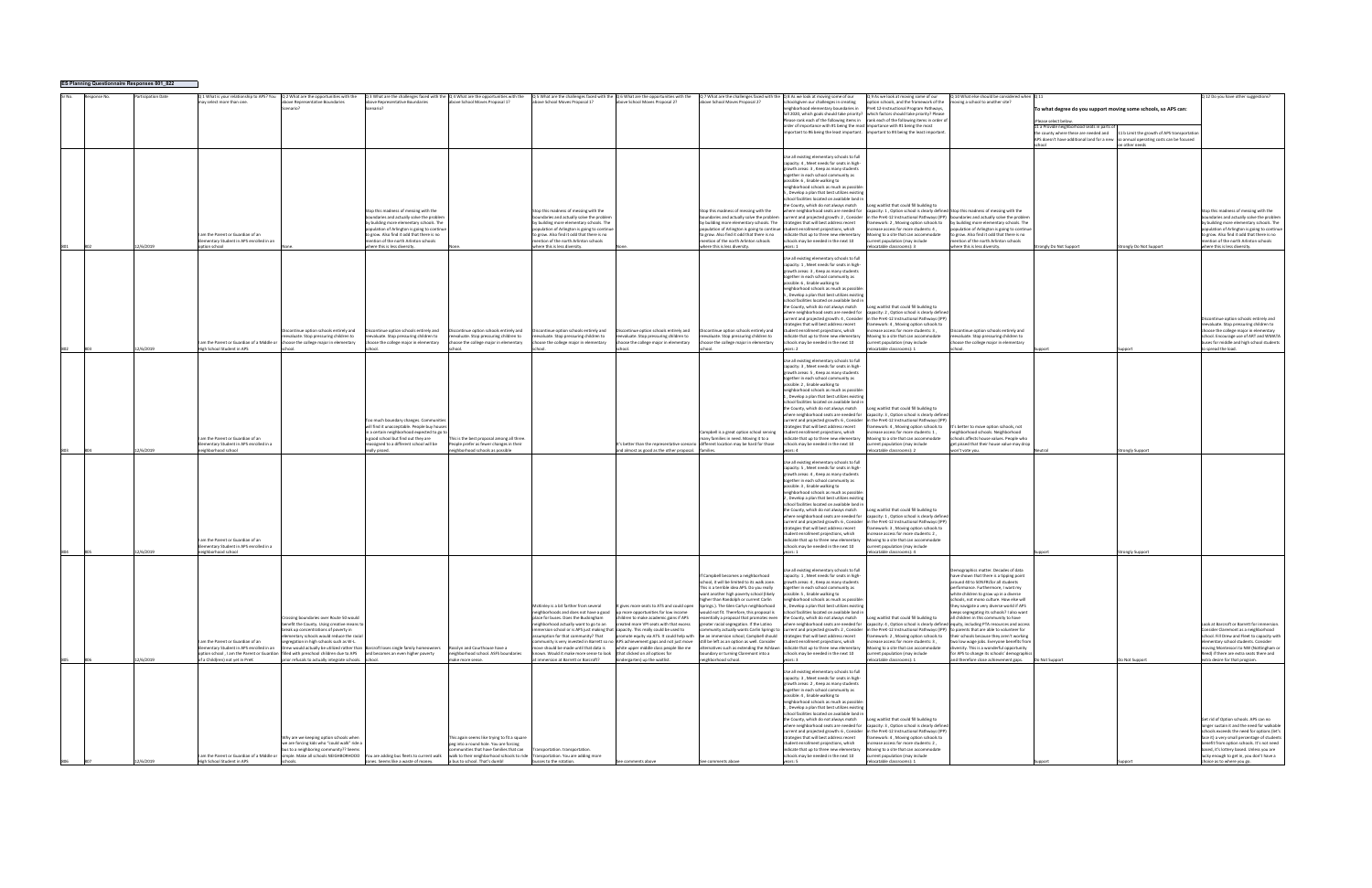|     |                  |                                                                                                                                                                    |                                                                                                                                                                                                                                                                                           |                                                                                                                                                                                                                                                                                                                                                                                                                                                                                                                                                                                                                                                        |                                                                                                                                                         |                                                                                                                                                                                                                                                                                                                                                                                                                                                                                                                                                                               |                                   |                                                                                                                                                                                                                                                                                                                                                                                                                                                                                                                                                                                                                                                                                                                                                                                                                                                                                                                             | Use all existing elementary schools to full<br>capacity: 2, Meet needs for seats in high-<br>growth areas: 4, Keep as many students<br>ogether in each school community as<br>possible: 3, Enable walking to                                                                                                                                                                                                                                                                                                                                                                                                     |                                                                                                                                                                                                                                                                                                                                                                                                                   |                                                                                                                                                                                                                                                                                                                                                                                                                 |                         |                      |                                                                                                                                                                                                                                                                                                                                                                                                                                                                                                                                                                                                                                                                                                                             |
|-----|------------------|--------------------------------------------------------------------------------------------------------------------------------------------------------------------|-------------------------------------------------------------------------------------------------------------------------------------------------------------------------------------------------------------------------------------------------------------------------------------------|--------------------------------------------------------------------------------------------------------------------------------------------------------------------------------------------------------------------------------------------------------------------------------------------------------------------------------------------------------------------------------------------------------------------------------------------------------------------------------------------------------------------------------------------------------------------------------------------------------------------------------------------------------|---------------------------------------------------------------------------------------------------------------------------------------------------------|-------------------------------------------------------------------------------------------------------------------------------------------------------------------------------------------------------------------------------------------------------------------------------------------------------------------------------------------------------------------------------------------------------------------------------------------------------------------------------------------------------------------------------------------------------------------------------|-----------------------------------|-----------------------------------------------------------------------------------------------------------------------------------------------------------------------------------------------------------------------------------------------------------------------------------------------------------------------------------------------------------------------------------------------------------------------------------------------------------------------------------------------------------------------------------------------------------------------------------------------------------------------------------------------------------------------------------------------------------------------------------------------------------------------------------------------------------------------------------------------------------------------------------------------------------------------------|------------------------------------------------------------------------------------------------------------------------------------------------------------------------------------------------------------------------------------------------------------------------------------------------------------------------------------------------------------------------------------------------------------------------------------------------------------------------------------------------------------------------------------------------------------------------------------------------------------------|-------------------------------------------------------------------------------------------------------------------------------------------------------------------------------------------------------------------------------------------------------------------------------------------------------------------------------------------------------------------------------------------------------------------|-----------------------------------------------------------------------------------------------------------------------------------------------------------------------------------------------------------------------------------------------------------------------------------------------------------------------------------------------------------------------------------------------------------------|-------------------------|----------------------|-----------------------------------------------------------------------------------------------------------------------------------------------------------------------------------------------------------------------------------------------------------------------------------------------------------------------------------------------------------------------------------------------------------------------------------------------------------------------------------------------------------------------------------------------------------------------------------------------------------------------------------------------------------------------------------------------------------------------------|
|     |                  |                                                                                                                                                                    |                                                                                                                                                                                                                                                                                           |                                                                                                                                                                                                                                                                                                                                                                                                                                                                                                                                                                                                                                                        |                                                                                                                                                         |                                                                                                                                                                                                                                                                                                                                                                                                                                                                                                                                                                               |                                   |                                                                                                                                                                                                                                                                                                                                                                                                                                                                                                                                                                                                                                                                                                                                                                                                                                                                                                                             | neighborhood schools as much as possible:<br>, Develop a plan that best utilizes existin<br>school facilities located on available land in<br>the County, which do not always match<br>where neighborhood seats are needed for<br>current and projected growth: 5, Consider                                                                                                                                                                                                                                                                                                                                      | ng waitlist that could fill building to<br>capacity: 3, Option school is clearly defined<br>in the PreK-12 Instructional Pathways (IPP)                                                                                                                                                                                                                                                                           |                                                                                                                                                                                                                                                                                                                                                                                                                 |                         |                      |                                                                                                                                                                                                                                                                                                                                                                                                                                                                                                                                                                                                                                                                                                                             |
|     |                  | I am the Parent or Guardian of an                                                                                                                                  |                                                                                                                                                                                                                                                                                           |                                                                                                                                                                                                                                                                                                                                                                                                                                                                                                                                                                                                                                                        |                                                                                                                                                         |                                                                                                                                                                                                                                                                                                                                                                                                                                                                                                                                                                               |                                   |                                                                                                                                                                                                                                                                                                                                                                                                                                                                                                                                                                                                                                                                                                                                                                                                                                                                                                                             | strategies that will best address recent<br>student enrollment projections, which<br>indicate that up to three new elementary                                                                                                                                                                                                                                                                                                                                                                                                                                                                                    | mework: 2, Moving option schools to<br>rease access for more students: 4,<br>oving to a site that can accommodate                                                                                                                                                                                                                                                                                                 |                                                                                                                                                                                                                                                                                                                                                                                                                 |                         |                      |                                                                                                                                                                                                                                                                                                                                                                                                                                                                                                                                                                                                                                                                                                                             |
|     | 2/6/2019         | Elementary Student in APS enrolled in a<br>leighborhood school                                                                                                     | Don't push this consultant language on me<br>am a consultant myself.                                                                                                                                                                                                                      | A revolt is the challenge                                                                                                                                                                                                                                                                                                                                                                                                                                                                                                                                                                                                                              | s this an MBA case study? When is this<br>due? Can I get an extension?                                                                                  |                                                                                                                                                                                                                                                                                                                                                                                                                                                                                                                                                                               | 'ou're just wasting my time here. |                                                                                                                                                                                                                                                                                                                                                                                                                                                                                                                                                                                                                                                                                                                                                                                                                                                                                                                             | schools may be needed in the next 10<br>vears: 6                                                                                                                                                                                                                                                                                                                                                                                                                                                                                                                                                                 | current population (may include<br>elocatable classrooms): 1                                                                                                                                                                                                                                                                                                                                                      |                                                                                                                                                                                                                                                                                                                                                                                                                 | leutral                 | ongly Support        | First question doesn't make sense                                                                                                                                                                                                                                                                                                                                                                                                                                                                                                                                                                                                                                                                                           |
|     |                  |                                                                                                                                                                    |                                                                                                                                                                                                                                                                                           | Obviously the long borders. But this is one                                                                                                                                                                                                                                                                                                                                                                                                                                                                                                                                                                                                            |                                                                                                                                                         | Jprooting a very popular, arts focused,<br>eighborhood school that's Well<br>Established for an option program (ATS)<br>that doesn't have a real purpose and acts<br>as a neighborhood school to its<br>urrounding attendees (look at its                                                                                                                                                                                                                                                                                                                                     |                                   | Lots of kids displaced, more busing and                                                                                                                                                                                                                                                                                                                                                                                                                                                                                                                                                                                                                                                                                                                                                                                                                                                                                     | Use all existing elementary schools to full<br>capacity: 3, Meet needs for seats in high-<br>growth areas: 2, Keep as many students<br>together in each school community as<br>ossible: 4, Enable walking to<br>eighborhood schools as much as possible<br>., Develop a plan that best utilizes existing<br>school facilities located on available land in<br>the County, which do not always match<br>vhere neighborhood seats are needed for<br>current and projected growth: 6, Consider<br>trategies that will best address recent<br>tudent enrollment projections, which                                   | Long waitlist that could fill building to<br>spacity: 1, Option school is clearly defined<br>n the PreK-12 Instructional Pathways (IPP)<br>nework: 2, Moving option schools to<br>crease access for more students: 3.                                                                                                                                                                                             | Option schools are not priority. Why do<br>they have precedent over neighborhood                                                                                                                                                                                                                                                                                                                                |                         |                      | Use the schools that are not at capacity in<br>Nw arlington. It's too bad the politics don't<br>allow reasonable restructuring of schools.<br>Further, has any consideration been made                                                                                                                                                                                                                                                                                                                                                                                                                                                                                                                                      |
|     | 2/6/2019         | am the Parent or Guardian of an<br>lementary Student in APS enrolled in a<br>leighborhood school                                                                   | ids get to go to neighborhood<br>schoolsone of the most important and<br>oteworthy part of arlington                                                                                                                                                                                      | nap interpretation starting on one end.<br>Start the map in different places and it<br>looks different every time                                                                                                                                                                                                                                                                                                                                                                                                                                                                                                                                      |                                                                                                                                                         | tendance numbers). ATS is not interest<br>n expanding, so I don't understand putting<br>it in a larger building.                                                                                                                                                                                                                                                                                                                                                                                                                                                              |                                   | churn. Moving McKinley to reed creates a<br>capacity problem at a brand new school                                                                                                                                                                                                                                                                                                                                                                                                                                                                                                                                                                                                                                                                                                                                                                                                                                          | indicate that up to three new elementary<br>schools may be needed in the next 10<br>ears: 5                                                                                                                                                                                                                                                                                                                                                                                                                                                                                                                      | ving to a site that can accommodate<br>rrent population (may include<br>elocatable classrooms): 4                                                                                                                                                                                                                                                                                                                 | chools? Further, has anyone analyzed that<br>nany option schools attendance is based<br>n surrounding neighborhoods?                                                                                                                                                                                                                                                                                            | Neutral                 |                      | o repurpose/renovate community cente<br>space to make elementary school space in<br>growing districts?                                                                                                                                                                                                                                                                                                                                                                                                                                                                                                                                                                                                                      |
|     |                  | or Guardian of a Middle or High School                                                                                                                             | Historically neighborhood school<br>mmunities would remain as<br>am an APS Staff Member, I am the Parent neighborhood school communities. 2)<br>There would be minimal impact on                                                                                                          | 1) Boundaries would be too extended for 2<br>eighborhood schools (Ashlawn and<br>McKinley), which would also affect other<br>eighborhood schools, 2) There would<br>ontinue to be 2 option schools (Campbel<br>and Claremont) located in too-close<br>proximity to each other, which creates a<br>omino effect on the attendance lines for<br>at least 2 neighborhood schools (Ashlawn<br>and McKinley). *** A potential solution:<br>noving 1 countywide option school<br>Campbell), to Reed - in order to allow both<br>Campbell and Carlin Springs to serve as<br>eighborhood schools and in turn provide<br>relief to the extended boundary domino | Key would become a neighborhood<br>school. 2) The Immersion program would                                                                               | 1) A neighborhood arts-focused learning<br>program (McKinley) would be moved out of<br>building that was (recently!) specifically<br>designed to support it; and would be<br>replaced by an option school whose<br>program would not be commensurate with<br>the building's arts-focused resources. 2) A<br>new facility (Reed) that has no pre-existing<br>neighborhood affiliation would not be the<br>logical destination for a non-neighborhood<br>program (i.e. a countywide option school).<br>*A potential solution: moving 2<br>untywide option schools: ATS to Reed, | 1) Key and Campbell would become  | 1) A neighborhood arts-focused learning<br>program (McKinley) would be moved out of<br>a building that was (recently!) specifically<br>lesigned to support it; and would be<br>replaced by an option school whose<br>program would not be commensurate with capacity: 5, Meet needs for seats in high-<br>the building's arts-focused resources. 2) A growth areas: 2, Keep as many students<br>new facility (Reed) that has no pre-existing together in each school community as<br>eighborhood affiliation would not be the<br>logical destination for a non-neighborhood neighborhood schools as much as possible:<br>innecessarily: it would not be receiving a the County, which do not always match<br>benefit the 'area with a high number of<br>Spanish speakers', ***A potential solution: student enrollment projections, which<br>ving 2 countywide option schools: ATS<br>o Reed, and Campbell and Immersion to | Use all existing elementary schools to full<br>possible: 4, Enable walking to<br>program (i.e. a countywide option school). 3, Develop a plan that best utilizes existing<br>3) The Immersion program would be moved school facilities located on available land in<br>more central location, and it would not be where neighborhood seats are needed for<br>receiving additional seats thus providing no current and projected growth: 6, Consider<br>strategies that will best address recent<br>indicate that up to three new elementary<br>schools may be needed in the next 10                              | Long waitlist that could fill building to<br>capacity: 4, Option school is clearly definer<br>in the PreK-12 Instructional Pathways (IPP)<br>mework: 2, Moving option schools to<br>crease access for more students: 3.<br>ving to a site that can accommodate<br>rrent population (may include                                                                                                                   | ne move's effect on the destination site,<br>hrough a cost-benefit analysis, should                                                                                                                                                                                                                                                                                                                             |                         |                      | McKinley should not be the destination for<br>a countywide program; it should remain a<br>neighborhood school that provides an arts-<br>focused learning program in a building<br>recently and specifically renovated to<br>support it, surrounded by its community                                                                                                                                                                                                                                                                                                                                                                                                                                                         |
| 809 | 12/6/2019<br>810 | Student in APS                                                                                                                                                     | dditional busing.                                                                                                                                                                                                                                                                         | effect situation.                                                                                                                                                                                                                                                                                                                                                                                                                                                                                                                                                                                                                                      | receive a more central location.                                                                                                                        | and Campbell and Immersion to ATS.                                                                                                                                                                                                                                                                                                                                                                                                                                                                                                                                            | neighborhood schools.             |                                                                                                                                                                                                                                                                                                                                                                                                                                                                                                                                                                                                                                                                                                                                                                                                                                                                                                                             | vears: 1<br>Use all existing elementary schools to full                                                                                                                                                                                                                                                                                                                                                                                                                                                                                                                                                          | elocatable classrooms): 1                                                                                                                                                                                                                                                                                                                                                                                         | ABSOLUTELY be HEAVILY considered.                                                                                                                                                                                                                                                                                                                                                                               |                         |                      | that also supports it.                                                                                                                                                                                                                                                                                                                                                                                                                                                                                                                                                                                                                                                                                                      |
|     | 2/6/2019         | am the Parent or Guardian of a Middle o<br>ligh School Student in APS                                                                                              |                                                                                                                                                                                                                                                                                           |                                                                                                                                                                                                                                                                                                                                                                                                                                                                                                                                                                                                                                                        | This looks like a good proposal. It creates<br>neighborhood seats in the east. It keeps an<br>ption school at the ATS site, which isn't<br>erv walkable | how many Spanish speakers live around the<br>TS building                                                                                                                                                                                                                                                                                                                                                                                                                                                                                                                      |                                   | Can Campbell program thrive in a different                                                                                                                                                                                                                                                                                                                                                                                                                                                                                                                                                                                                                                                                                                                                                                                                                                                                                  | capacity: 1, Meet needs for seats in high<br>growth areas: 3, Keep as many students<br>together in each school community as<br>ossible: 6, Enable walking to<br>eighborhood schools as much as possibl<br>. Develop a plan that best utilizes existin<br>school facilities located on available land in<br>the County, which do not always match<br>where neighborhood seats are needed for<br>current and projected growth: 4, Consider<br>trategies that will best address recent<br>student enrollment projections, which<br>indicate that up to three new elementary<br>schools may be needed in the next 10 | Long waitlist that could fill building to<br>capacity: 1, Option school is clearly defined<br>n the PreK-12 Instructional Pathways (IPP<br>nework: 4, Moving option schools to<br>rease access for more students: 2,<br>oving to a site that can accommodate<br>rent population (may include<br>ocatable classrooms): 3                                                                                           | sing, can site handle traffic                                                                                                                                                                                                                                                                                                                                                                                   | rongly Support          |                      | Put option programs at sites that lack room<br>for trailers or growth and that are not that<br>walkable. Preserve as neighborhood<br>schools the buildings that can handle<br>trailers or additions, because given<br>forecasts, we are going to need the room<br>Also neighborhood schools should be in<br>walkable locations. I am a strong supporte<br>of our choice schools. They are some of the<br>most successful schools in APS and they are<br>what makes APS a strong school district.<br>We must preserve our choice schools.                                                                                                                                                                                    |
|     |                  | am the Parent or Guardian of a Middle or                                                                                                                           |                                                                                                                                                                                                                                                                                           | Completely wrong premises lead to                                                                                                                                                                                                                                                                                                                                                                                                                                                                                                                                                                                                                      | Completely wrong premises lead to                                                                                                                       |                                                                                                                                                                                                                                                                                                                                                                                                                                                                                                                                                                               |                                   | hen you propose viable solutions, you                                                                                                                                                                                                                                                                                                                                                                                                                                                                                                                                                                                                                                                                                                                                                                                                                                                                                       | Use all existing elementary schools to full<br>capacity: 2, Meet needs for seats in high-<br>growth areas: 4, Keep as many students<br>together in each school community as<br>possible: 3, Enable walking to<br>eighborhood schools as much as possible<br>, Develop a plan that best utilizes existing<br>school facilities located on available land in<br>he County, which do not always match<br>trategies that will best address recent<br>student enrollment projections, which<br>indicate that up to three new elementary<br>schools may be needed in the next 10                                       | Long waitlist that could fill building to<br>where neighborhood seats are needed for capacity: 2, Option school is clearly defined<br>current and projected growth: 6, Consider in the PreK-12 Instructional Pathways (IPP)<br>mework: 1, Moving option schools to<br>ncrease access for more students: 4,<br>ving to a site that can accommodate<br>urrent population (may include                               |                                                                                                                                                                                                                                                                                                                                                                                                                 |                         |                      | APS has paid a lot of money to come up                                                                                                                                                                                                                                                                                                                                                                                                                                                                                                                                                                                                                                                                                      |
| 811 | 2/6/2019         | ligh School Student in APS                                                                                                                                         |                                                                                                                                                                                                                                                                                           | mpletely wrong "solutions".                                                                                                                                                                                                                                                                                                                                                                                                                                                                                                                                                                                                                            | completely wrong "solutions".                                                                                                                           | Did you even read what you are proposing? What on earth are you thinking?                                                                                                                                                                                                                                                                                                                                                                                                                                                                                                     |                                   | will get viable comments                                                                                                                                                                                                                                                                                                                                                                                                                                                                                                                                                                                                                                                                                                                                                                                                                                                                                                    |                                                                                                                                                                                                                                                                                                                                                                                                                                                                                                                                                                                                                  | ocatable classrooms): 3                                                                                                                                                                                                                                                                                                                                                                                           | Don't move schools, Period                                                                                                                                                                                                                                                                                                                                                                                      | itrongly Do Not Support | ongly Do Not Support | vith these "plans". Money wasted!                                                                                                                                                                                                                                                                                                                                                                                                                                                                                                                                                                                                                                                                                           |
|     | 2/6/2019         | I am the Parent or Guardian of an<br>Elementary Student in APS enrolled in a<br>eighborhood school, I am the Parent or<br>iuardian of a Child(ren) not yet in PreK | believe that a better representative<br>oundary scenario could be drawn than the<br>example offered. Long, skinny N-S<br>oundaries may increase diversity.<br>Converting ATS to a neighborhood school<br>would also ease crowding near dense<br>opulation without creating long bus rides |                                                                                                                                                                                                                                                                                                                                                                                                                                                                                                                                                                                                                                                        |                                                                                                                                                         | This seems ridiculously disruptive and<br>costly, with a net effect of opening Reed at<br>near capacity and stressing Ashlawn more.<br>Based on where ATS draws students from<br>(e.g., the surrounding neighborhoods), it is<br>not realistic to assume that all ATS will<br>ontinue to be as attractive to parents in<br>the future. McKinley was recently<br>renovated to support the arts focused<br>curriculum. They will be deprived of these<br>expensive) resources, like art and music<br>oms and the theater space, in the Reed                                     |                                   | McKinley was recently renovated to<br>support the arts focused curriculum. They growth areas: 2, Keep as many students<br>will be deprived of these (expensive)<br>resources. like art and music rooms and the loossible: 6 . Enable walking to<br>theater space, in the Reed building.<br>on the physical plant, which they have<br>invested in deeply. All these hopscotch<br>moves and the retrofitting that will be<br>required seems like it will be very<br>expensive, and the resulting scenario<br>seems like another bandaid solution to a<br>deeper and longer-term problem of (1) the indicate that up to three new elementary<br>NW schools being underutilized and (2) APS schools may be needed in the next 10<br>eding to build more elementary schools. years: 5                                                                                                                                            | Use all existing elementary schools to full<br>capacity: 1, Meet needs for seats in high<br>together in each school community as<br>eighborhood schools as much as possible:<br>Likewise, Campbell's EL curriculum depends 3, Develop a plan that best utilizes existing<br>school facilities located on available land in<br>the County, which do not always match<br>where neighborhood seats are needed for<br>current and projected growth: 4, Consider<br>strategies that will best address recent<br>student enrollment projections, which                                                                 | Long waitlist that could fill building to<br>capacity: 4 . Option school is clearly defined not sharing, which is creating ill will. The<br>in the PreK-12 Instructional Pathways (IPP) school move step cannot be done in an<br>mework: 2, Moving option schools to<br>crease access for more students: 1,<br>Moving to a site that can accommodate<br>urrent population (may include<br>ocatable classrooms): 3 | APS needs to do more site-specific and<br>concrete work to prepare neighbors and<br>civic associations for the repercussions. A<br>his point, it seems like APS has a planning<br>unit-level boundary scenario that they are<br>informed way without also drawing<br>poundaries at the same time. Without<br>doing both at once, there is no way to<br>valuate the impacts of school moves on<br>hool capacity. |                         |                      | These last two questions were difficult for<br>me to interpret. I wouldn't trust the data<br>that results. "Provide neighborhood seats<br>in parts of the county where these are<br>needed and APS doesn't have additional<br>land for a new school." How are you going<br>to provide neighborhood seats where APS<br>doesn't have additional land? I think you<br>mean "convert option seats" (i.e., Key) but<br>this item is not clear at all. The last survey<br>item "Limit the growth" is very value-<br>laden. If you said instead. "Enable adequate<br>transportation funding to ensure short bus<br>routes for students, even if it comes at the<br>expense of other programs" you would get<br>a different answer. |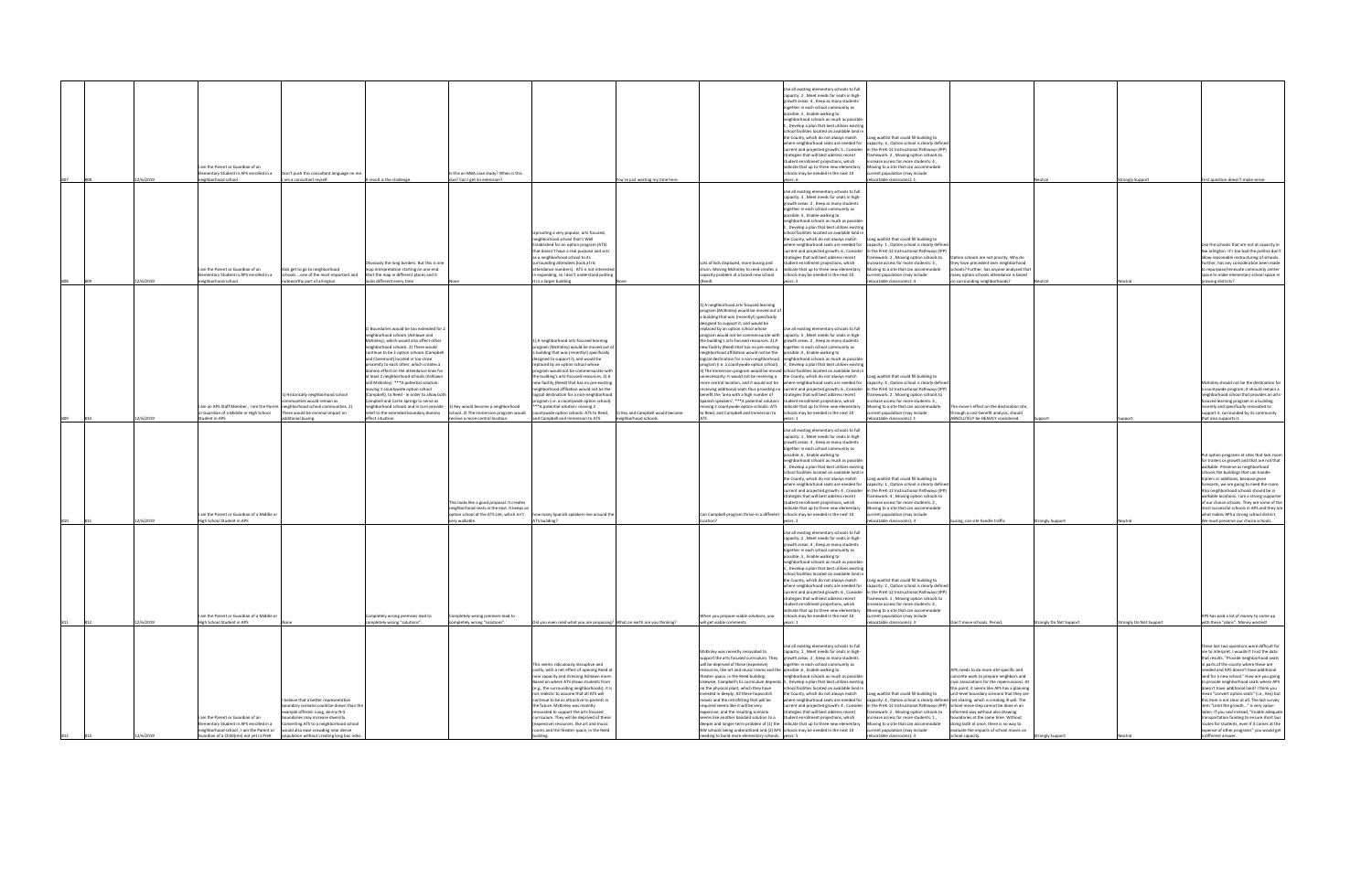|     |     | 12/6/2019 | am the Parent or Guardian of an<br>lementary Student in APS enrolled in a<br>loorlagie                                                                                                                                                      |                                                                                                                                                                                                                                                                                                                                                                                                                                                                                     | t is too expensive and unsettling                                                                                                                                                                                                                                                                                                                                                                                                                                                                                                                                                                                             | This is the least worst option, Least                                                                                                                                                                                                                                                                   | don't like an well regarded and relatively<br>diverse option school move too far NW, but<br>his is okay                                                                                                                                                                                                                                                                                                                                                                                                                                                                                                                                                                                                  | None-this is a terrible option.                                                                                                                                                               | Terrible option-way too expensive and<br>rom Long branch would be a disaster (and schools may be needed in the next 10<br>I'm not even a Campbell parent).                                                                                                                                                                                                                                                                                                                                                                                                                                                                                                                                                                                                                                                                                                                                                                                                                                                                                                                                                                                                                                                                                                                                                                                                                                                                                                                                                                                                                                                                                                                                                                                                                                                                                                                                | Ise all existing elementary schools to full<br>capacity: 3, Meet needs for seats in high-<br>rowth areas: 4, Keep as many students<br>together in each school community as<br>ossible: 1, Enable walking to<br>eighborhood schools as much as possible<br>Develop a plan that best utilizes existin<br>school facilities located on available land in<br>the County, which do not always match<br>where neighborhood seats are needed for<br>current and projected growth: 6, Consider<br>rategies that will best address recent<br>student enrollment projections, which<br>way too disruptive. Moving Campbell away  indicate that up to three new elementary<br>vears: 2 | ong waitlist that could fill building to<br>capacity: 1, Option school is clearly defined<br>n the PreK-12 Instructional Pathways (IPP)<br>nework: 4, Moving option schools to<br>ncrease access for more students: 2,<br>oving to a site that can accommodate<br>urrent population (may include<br>locatable classrooms): 3                             | Not moving too far away from<br>underprivileged children.                                                                                                                                                                                                                                                                                                                                                                                                                                                                                                                                                                                                                                                                                                                                                                                                                                                                                                                                                                                                                                                    |                      | O Not Support       |                                                                                                                                                                                                                                                                                                                                                                                                                                                                                                                                                                                                                                                                                                                                                                                                                                                                                                                                                                                                                                                                |
|-----|-----|-----------|---------------------------------------------------------------------------------------------------------------------------------------------------------------------------------------------------------------------------------------------|-------------------------------------------------------------------------------------------------------------------------------------------------------------------------------------------------------------------------------------------------------------------------------------------------------------------------------------------------------------------------------------------------------------------------------------------------------------------------------------|-------------------------------------------------------------------------------------------------------------------------------------------------------------------------------------------------------------------------------------------------------------------------------------------------------------------------------------------------------------------------------------------------------------------------------------------------------------------------------------------------------------------------------------------------------------------------------------------------------------------------------|---------------------------------------------------------------------------------------------------------------------------------------------------------------------------------------------------------------------------------------------------------------------------------------------------------|----------------------------------------------------------------------------------------------------------------------------------------------------------------------------------------------------------------------------------------------------------------------------------------------------------------------------------------------------------------------------------------------------------------------------------------------------------------------------------------------------------------------------------------------------------------------------------------------------------------------------------------------------------------------------------------------------------|-----------------------------------------------------------------------------------------------------------------------------------------------------------------------------------------------|-------------------------------------------------------------------------------------------------------------------------------------------------------------------------------------------------------------------------------------------------------------------------------------------------------------------------------------------------------------------------------------------------------------------------------------------------------------------------------------------------------------------------------------------------------------------------------------------------------------------------------------------------------------------------------------------------------------------------------------------------------------------------------------------------------------------------------------------------------------------------------------------------------------------------------------------------------------------------------------------------------------------------------------------------------------------------------------------------------------------------------------------------------------------------------------------------------------------------------------------------------------------------------------------------------------------------------------------------------------------------------------------------------------------------------------------------------------------------------------------------------------------------------------------------------------------------------------------------------------------------------------------------------------------------------------------------------------------------------------------------------------------------------------------------------------------------------------------------------------------------------------------|-----------------------------------------------------------------------------------------------------------------------------------------------------------------------------------------------------------------------------------------------------------------------------------------------------------------------------------------------------------------------------------------------------------------------------------------------------------------------------------------------------------------------------------------------------------------------------------------------------------------------------------------------------------------------------|----------------------------------------------------------------------------------------------------------------------------------------------------------------------------------------------------------------------------------------------------------------------------------------------------------------------------------------------------------|--------------------------------------------------------------------------------------------------------------------------------------------------------------------------------------------------------------------------------------------------------------------------------------------------------------------------------------------------------------------------------------------------------------------------------------------------------------------------------------------------------------------------------------------------------------------------------------------------------------------------------------------------------------------------------------------------------------------------------------------------------------------------------------------------------------------------------------------------------------------------------------------------------------------------------------------------------------------------------------------------------------------------------------------------------------------------------------------------------------|----------------------|---------------------|----------------------------------------------------------------------------------------------------------------------------------------------------------------------------------------------------------------------------------------------------------------------------------------------------------------------------------------------------------------------------------------------------------------------------------------------------------------------------------------------------------------------------------------------------------------------------------------------------------------------------------------------------------------------------------------------------------------------------------------------------------------------------------------------------------------------------------------------------------------------------------------------------------------------------------------------------------------------------------------------------------------------------------------------------------------|
|     |     | 2/6/2019  | am an APS Staff Member, I am the Parent<br>or Guardian of an Elementary Student in Not many. Thought it doesn't look like<br>APS enrolled in a neighborhood school anyone has an annex or island                                            |                                                                                                                                                                                                                                                                                                                                                                                                                                                                                     | oes not allow kids to attend the closest<br>of option schools OVER neighborhood                                                                                                                                                                                                                                                                                                                                                                                                                                                                                                                                               | chools Favors and prioritizes the location their neighborhood. Addresses the issue of options schools. Leaves out Claremont<br>having a NEW school in an area without a which should be relocated to a central<br>ton of need.                                                                          | ATS location doesn't really seem to address<br>Allows Rosslyn kids to attend a school in should be in a central location as should all model that may be beneficial to boosting<br>ocation                                                                                                                                                                                                                                                                                                                                                                                                                                                                                                               | achievement of EL students. An<br>opportunity to look and relocate<br>laremont.                                                                                                               | he native population issue for Key. ATS Restructure struggling schools with a new Convincing Campbell families that they are strategies that will best address recent<br>not the only kids that should benefit from student enrollment projections, which<br>native speakers to remain at Carlin springs schools may be needed in the next 10<br>boost immersion.                                                                                                                                                                                                                                                                                                                                                                                                                                                                                                                                                                                                                                                                                                                                                                                                                                                                                                                                                                                                                                                                                                                                                                                                                                                                                                                                                                                                                                                                                                                         | Use all existing elementary schools to full<br>capacity: 6, Meet needs for seats in high<br>rowth areas: 5, Keep as many students<br>ogether in each school community as<br>possible: 2, Enable walking to<br>neighborhood schools as much as possible:<br>. Develop a plan that best utilizes existin<br>school facilities located on available land i<br>the County, which do not always match<br>where neighborhood seats are needed for<br>current and projected growth: 3, Consider<br>nature and outdoor learnings. Convincing lindicate that up to three new elementary<br>pars: 4                                                                                   | one waitlist that could fill buildine to<br>capacity: 3, Option school is clearly defined Would the site better serve as a<br>mework: 4, Moving option schools to<br>rease access for more students: 2,<br>Aoving to a site that can accommodate<br>urrent population (may include<br>elocatable classrooms): 1                                          | in the PreK-12 Instructional Pathways (IPP)  neighborhood school? Choice schools were<br>created to attract students in low enrolling<br>chools. In times of growth, schools should<br>be converted back to neighborhood schools<br>to meet the needs of students that may not<br>have gotten in.                                                                                                                                                                                                                                                                                                                                                                                                                                                                                                                                                                                                                                                                                                                                                                                                            | trongly Support      | trongly Support     | Relocate Claremont ATS and all choice<br>schools to office space and urban solutions<br>to fee up classrooms and minimize class<br>sizes in neighborhoods.                                                                                                                                                                                                                                                                                                                                                                                                                                                                                                                                                                                                                                                                                                                                                                                                                                                                                                     |
|     |     | 2/6/2019  | I am the Parent or Guardian of an<br>been attending for 9 year was changed<br>rom a neighborhood school to an option<br>chool 2 years ago.                                                                                                  | cannot answer this question without more question without more information. The<br>nformation. The map of boundaries would map of boundaries would need to have<br>Neighborhood school that our family has of schools to answer this question. Finally answer this question. Finally and most<br>and most importantly, it is clear Arlington importantly, it is clear Arlington needs<br>eed to know where those will be located. to know where those will be located.              | would need the additional information<br>entioned above I cannot answer this<br>eeds more elementary seats, and I would   more elementary seats, and I would need                                                                                                                                                                                                                                                                                                                                                                                                                                                             | Most importantly, I would need to how APS<br>xpects to transition the families who walk<br>to extended day at Key. Would they be<br>guaranteed transportation to extended day<br>and all school events? Would their parents<br>have transportation to school events? If<br>information mentioned above. | not, will they move with the school? If not, I cannot answer this question without more the school? If not, will the move make the costs of these moves crowd out<br>will the move make other schools more information. The map of boundaries would other schools more overcrowded? How will investments in building more seats,<br>harder for APS to build the additional seats and most importantly, it is clear Arlington build the additional seats it needs? I would achieve APS's goals? Would building a<br>it needs? I would also need the additional needs more elementary seats, and I would also need the additional information<br>need to know where those will be located mentioned above. | o extended day at Key and Campbell.<br>o extended day and all school events?                                                                                                                  | here are many factors that I would rank<br>Most importantly, I would need to how APS above the factors listed by APS in the two<br>expects to transition the families who walk questions above. Most importantly, APS<br>should consider equity and fiscal<br>Would they be guaranteed transportation responsibility in any school moves. Would growth areas: 6, Keep as many students<br>the moves serve our most vulnerable<br>Would their parents have transportation to populations? Has APS conducted targeted<br>school events? If not, will they move with   outreach to them in their language? Would   neighborhood schools as much as possible<br>eed to have readable street names and I readable street names and I would need a overcrowded? How will APS fill the seats, need to have readable street names and I APS fill the seats, particularly the 3-5 seats providing n<br>rould need a sense of how many students sense of how many students are in various particularly the 3-5 seats, where students would need a sense of how many students at Key, where students are expected to be Are moves of th<br>Elementary Student in APS enrolled in an are in various places. Additionally, I would places. Additionally, I would want to know are expected to be literate in Spanish? Will are in various places. Additionally, I would wan<br>option school Other (Please specify) : Our want to know the demographic breakdown the demographic breakdown of schools to this move kill immersion? How much will want to know the demographic breakdown immersion? How much w<br>the moves cost? Will those costs make it of schools to answer this question. Finally Will those costs make it harder for APS to community in their space, the best way to student enrollment projections, which<br>chool in Rosslyn achieve the goals without<br>ch major disruption? | Use all existing elementary schools to full<br>capacity: 4, Meet needs for seats in high<br>together in each school community as<br>possible: 5 . Enable walking to<br>. Develop a plan that best utilizes existine<br>school facilities located on available land in<br>where neighborhood seats are needed for<br>current and projected growth: 2, Consider<br>strategies that will best address recent<br>indicate that up to three new elementary<br>chools may be needed in the next 10                                                                                                                                                                                | Long waitlist that could fill building to<br>mework: 3, Moving option schools to<br>rease access for more students: 2,<br>oving to a site that can accommodate<br>rent population (may include<br>ocatable classrooms): 1                                                                                                                                | Any discussion of moving schools should be<br>done in conjunction with proposed<br>poundary changes, so the process is<br>capacity: 4, Option school is clearly defined transparent. More importantly, APS should<br>in the PreK-12 Instructional Pathways (IPP) be focusing on finding ways to build more<br>seats. Threatening to move Key, and hurt<br>the vulnerable immigrant families that<br>benefit from dual language instruction, with<br>transition plan, is a waste of APS                                                                                                                                                                                                                                                                                                                                                                                                                                                                                                                                                                                                                       | ongly Do Not Support | ongly Do Not Suppor | Science Focus should not be considered a<br>Neighborhood school. No other school ir<br>the county has a \$250,000 science lab or a<br>\$250,000 anything and all APS families<br>hould have an option to use that lab.<br>Science Focus should become an option<br>program, be moved to the new school<br>building and it's current building should be<br>used to provide neighborhood seats in<br>parts of the county where these are<br>needed and APS doesn't have additional<br>land for a new school. It is clear to all APS<br>amilies that the reason Key was made an<br>otion program and Science focus was not<br>only because ASFS has more wealthy<br>amilies than key does. If APS takes the<br>mmersion program out of the Key building,<br>APS will be abandoning the APS students<br>and families who rely on the Immersion<br>program to thrive in Arlington. APS is<br>known nationally for it's Immersion<br>program and Key is the foundation of this<br>outstanding program. APS should start a<br>3rd and 4th Immerison program at CS and |
|     |     | 2/6/2019  | am the Parent or Guardian of an<br>Elementary Student in APS enrolled in an where we're going to build new ones? It<br>option school, I am the Parent or Guardian doesn't make sense to me to do it piece<br>of a Child(ren) in PreK in APS | his question doesn't make sense to me.<br>You're asking for pros of the rep scenario<br>ove? I would need a lot more<br>ormation to be able to comment on<br>hese moves. Both of them put two Spanish<br>mersion schools closer together, which<br>akes little sense to me. It seems that<br>oving schools is likely to be a wasteful<br>idea. How big are these populations? Can<br>we have more option schools? Everyone<br>wants more ATS spots-can we turn a<br>meal like this. | See answer above. I'm worried about<br>having no Spanish immersion school in the<br>ortheast where so many Spanish speakers<br>live and walk to Key. It seems like doing<br>neighborhood school into ATS like? Why these decisions piece meal results in more This question is so weird. We need so much<br>would we move schools before we decide problems, not fewer. We need a whole plan more information! How many students are<br>with new buildings, creative options, and currently in each school? How many are<br>charter schools to take some of the burden projected? What are their demographics?<br>off of APS. | How is equity served? Diversity?                                                                                                                                                                                                                                                                        | See above                                                                                                                                                                                                                                                                                                                                                                                                                                                                                                                                                                                                                                                                                                | This question is very challenging to answer<br>without additional info.                                                                                                                       | It makes zero sense to have two Spanish<br>immersion schools right next to each other, student enrollment projections, which<br>especially when we have such a high<br>concentration of Spanish speakers in<br>theast.                                                                                                                                                                                                                                                                                                                                                                                                                                                                                                                                                                                                                                                                                                                                                                                                                                                                                                                                                                                                                                                                                                                                                                                                                                                                                                                                                                                                                                                                                                                                                                                                                                                                    | Use all existing elementary schools to full<br>capacity: 6, Meet needs for seats in high<br>growth areas: 2, Keep as many students<br>ogether in each school community as<br>possible: 4 . Enable walking to<br>eighborhood schools as much as possible:<br>, Develop a plan that best utilizes existing<br>school facilities located on available land in<br>the County, which do not always match<br>where neighborhood seats are needed for<br>strategies that will best address recent<br>indicate that up to three new elementary<br>schools may be needed in the next 10<br>ears: 1                                                                                   | ong waitlist that could fill building to<br>increase access for more students: $1$ , would have left the rankings questions<br>Moving to a site that can accommodate<br>current population (may include<br>elocatable classrooms): 2                                                                                                                     | These values above are so much about the<br>ministration and so little about the<br>tudents, it seems to me. We should<br>onsider equity. We should consider access<br>o high quality facilities for all students, but<br>specially low income ones. We should<br>consider diversity. We should consider the<br>eeds of sensitive populations. Cost!<br>cademic achievement! Access to good<br>play areas and restful green space for kids<br>who may not have it at home! Extended<br>day needs! We should consider creative<br>solutions instead of playing hide the penny<br>under the nut shell game (or whatever<br>that's called)-moving stuff around hoping<br>capacity: 3, Option school is clearly defined it will solve our problems when it for sure<br>current and projected growth: 5, Consider in the PreK-12 Instructional Pathways (IPP) will just create new ones and cost too much<br>framework: 4, Moving option schools to money. Please ignore my rankings above. I<br>blank but they were required. They are<br>essentially meaningless because none of<br>hose are my top priorities. | Oo Not Support       |                     | t feels likely the increased transportation<br>costs of not moving will ultimately be<br>dwarfed by the expenses of moving (plus<br>e increased transportation costs in those<br>roposals). Am I wrong? I want to see those<br>numbers. Moving schools should be a<br>WORST case scenario. The last option. Not<br>the first. The boundary process and<br>building plans and moving schools should<br>all be decisions made together. It's called a<br>Master Plan. Institutions create them. They<br>are hard work. But they are necessary.                                                                                                                                                                                                                                                                                                                                                                                                                                                                                                                   |
|     |     |           | am the Parent or Guardian of an<br>Elementary Student in APS enrolled in a                                                                                                                                                                  | Even out school populations across the                                                                                                                                                                                                                                                                                                                                                                                                                                              | ore buses, increased congestion and                                                                                                                                                                                                                                                                                                                                                                                                                                                                                                                                                                                           | eens some of Mckinlye community<br>together after other years when they had                                                                                                                                                                                                                             | safety concerns. Seems Ashlawn and Carlin to move/split up a lot. Centralized choice Seems like making some changes just to Less movement and reassignment of                                                                                                                                                                                                                                                                                                                                                                                                                                                                                                                                            |                                                                                                                                                                                               | Why move the immersion program to an<br>area with a high rate of Spanish speakers?<br>Is this a program they want? Has anyone                                                                                                                                                                                                                                                                                                                                                                                                                                                                                                                                                                                                                                                                                                                                                                                                                                                                                                                                                                                                                                                                                                                                                                                                                                                                                                                                                                                                                                                                                                                                                                                                                                                                                                                                                             | Use all existing elementary schools to full<br>capacity: 3, Meet needs for seats in high-<br>growth areas: 5, Keep as many students<br>together in each school community as<br>ossible: 4, Enable walking to<br>neighborhood schools as much as possible<br>., Develop a plan that best utilizes existing<br>school facilities located on available land in<br>the County, which do not always match<br>where neighborhood seats are needed for<br>current and projected growth: 6, Consider<br>trategies that will best address recent<br>student enrollment projections, which<br>indicate that up to three new elementary<br>schools may be needed in the next 10        | Long waitlist that could fill building to<br>capacity: 2, Option school is clearly defined<br>in the PreK-12 Instructional Pathways (IPP)<br>mework: 4, Moving option schools to<br>crease access for more students: 1,<br>ving to a site that can accommodate<br>urrent population (may include                                                         | Vhere is the data?! Have professionals<br>rom outside, without the political<br>ressures and history clouding their                                                                                                                                                                                                                                                                                                                                                                                                                                                                                                                                                                                                                                                                                                                                                                                                                                                                                                                                                                                          |                      |                     | Publish the data and the numbers early,<br>and clearly. If you don't have the data, tell<br>us. Don't make the data fit what you want.                                                                                                                                                                                                                                                                                                                                                                                                                                                                                                                                                                                                                                                                                                                                                                                                                                                                                                                         |
| 817 | 818 | 12/6/2019 | neighborhood school<br>am the Parent or Guardian of a Middle or<br>ligh School Student in APS                                                                                                                                               |                                                                                                                                                                                                                                                                                                                                                                                                                                                                                     | Springs communities get screwed.<br>fore pollution. Unneeded option schools. caste system within aps                                                                                                                                                                                                                                                                                                                                                                                                                                                                                                                          | school seems smart<br>Please eliminate the option schools. Other<br>han immersion programs, they promote a                                                                                                                                                                                              | avoid disrupting one school community. students overall.<br>More pollution. A non green community.                                                                                                                                                                                                                                                                                                                                                                                                                                                                                                                                                                                                       | Seems like more walkers. But again option<br>schools are not needed. Stop promoting<br>the caste system, and make all but<br>mmersion programs neighborhood schools best for the environment. | sked them?<br>Lots of movement. Dump the option<br>schools. All neighborhood schools would be schools may be needed in the next 10                                                                                                                                                                                                                                                                                                                                                                                                                                                                                                                                                                                                                                                                                                                                                                                                                                                                                                                                                                                                                                                                                                                                                                                                                                                                                                                                                                                                                                                                                                                                                                                                                                                                                                                                                        | vears: 2<br>Use all existing elementary schools to full<br>capacity: 2, Meet needs for seats in high-<br>growth areas: 5, Keep as many students<br>together in each school community as<br>ossible: 6 . Enable walking to<br>eighborhood schools as much as possible<br>1, Develop a plan that best utilizes existing<br>school facilities located on available land in<br>the County, which do not always match<br>where neighborhood seats are needed for<br>urrent and projected growth: 4, Consider<br>trategies that will best address recent<br>student enrollment projections, which<br>indicate that up to three new elementary<br>vears: 3                         | elocatable classrooms): 3<br>Long waitlist that could fill building to<br>capacity: 3, Option school is clearly defined<br>the PreK-12 Instructional Pathways (IPP)<br>mework: 4. Moving option schools to<br>crease access for more students: 2,<br>Moving to a site that can accommodate<br>current population (may include<br>ocatable classrooms): 1 | dgement, been consulted or hired?<br>Get rid of option schools and this would be                                                                                                                                                                                                                                                                                                                                                                                                                                                                                                                                                                                                                                                                                                                                                                                                                                                                                                                                                                                                                             | ongly Suppor         |                     | Let the data tell us where to go.<br>mp option schoo                                                                                                                                                                                                                                                                                                                                                                                                                                                                                                                                                                                                                                                                                                                                                                                                                                                                                                                                                                                                           |